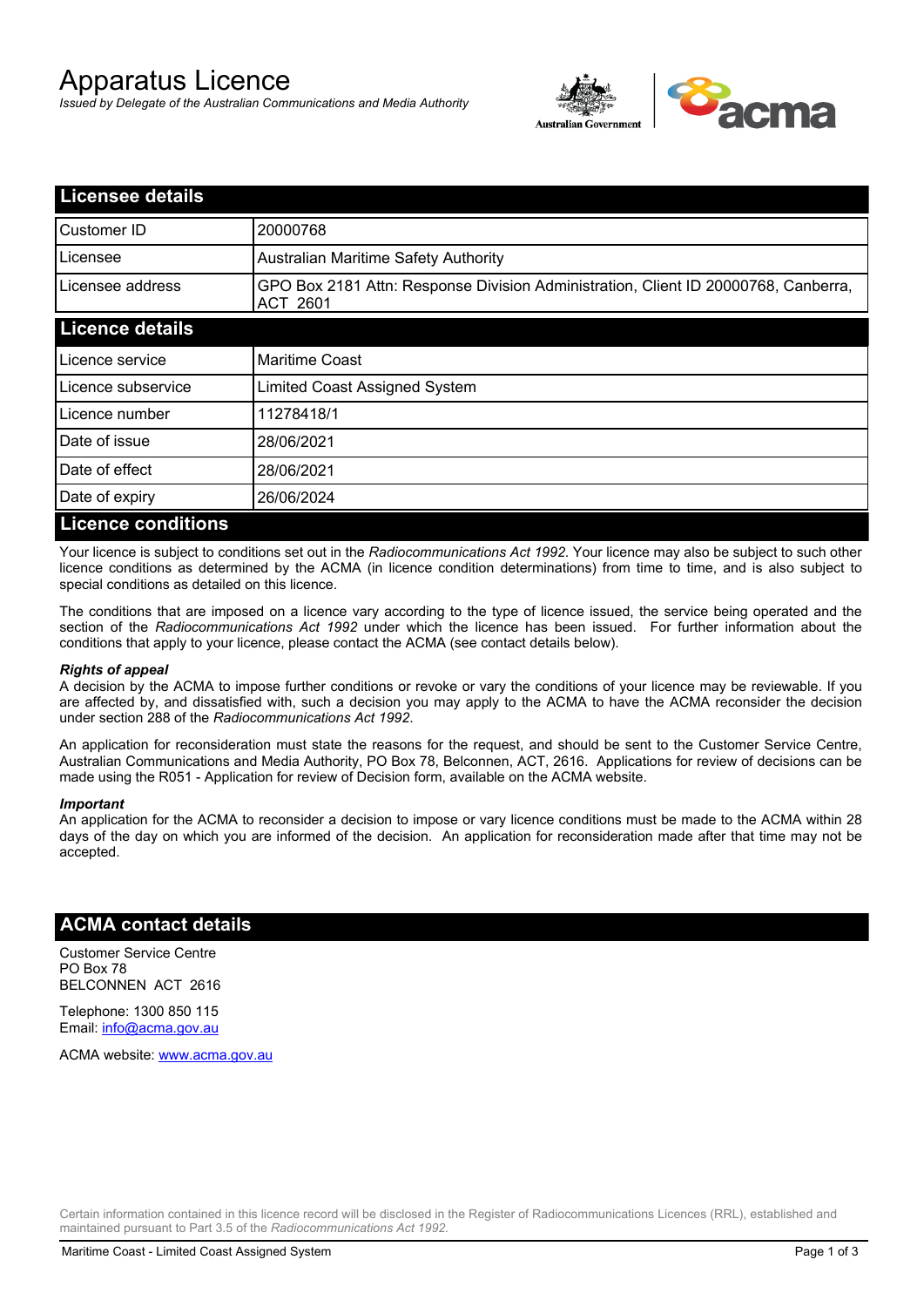# **Advisory Notes applying to licence no.: 11278418/1**

Conditions applicable to the operation of Limited Coast Assigned System authorised under this licence can be found in the Radiocommunications Licence Conditions (Apparatus Licence) Determination and the Radiocommunications Licence Conditions (Maritime Coast Licence) Determination. Copies of these determinations are available from the ACMA and from the ACMA home page (www.acma.gov.au).